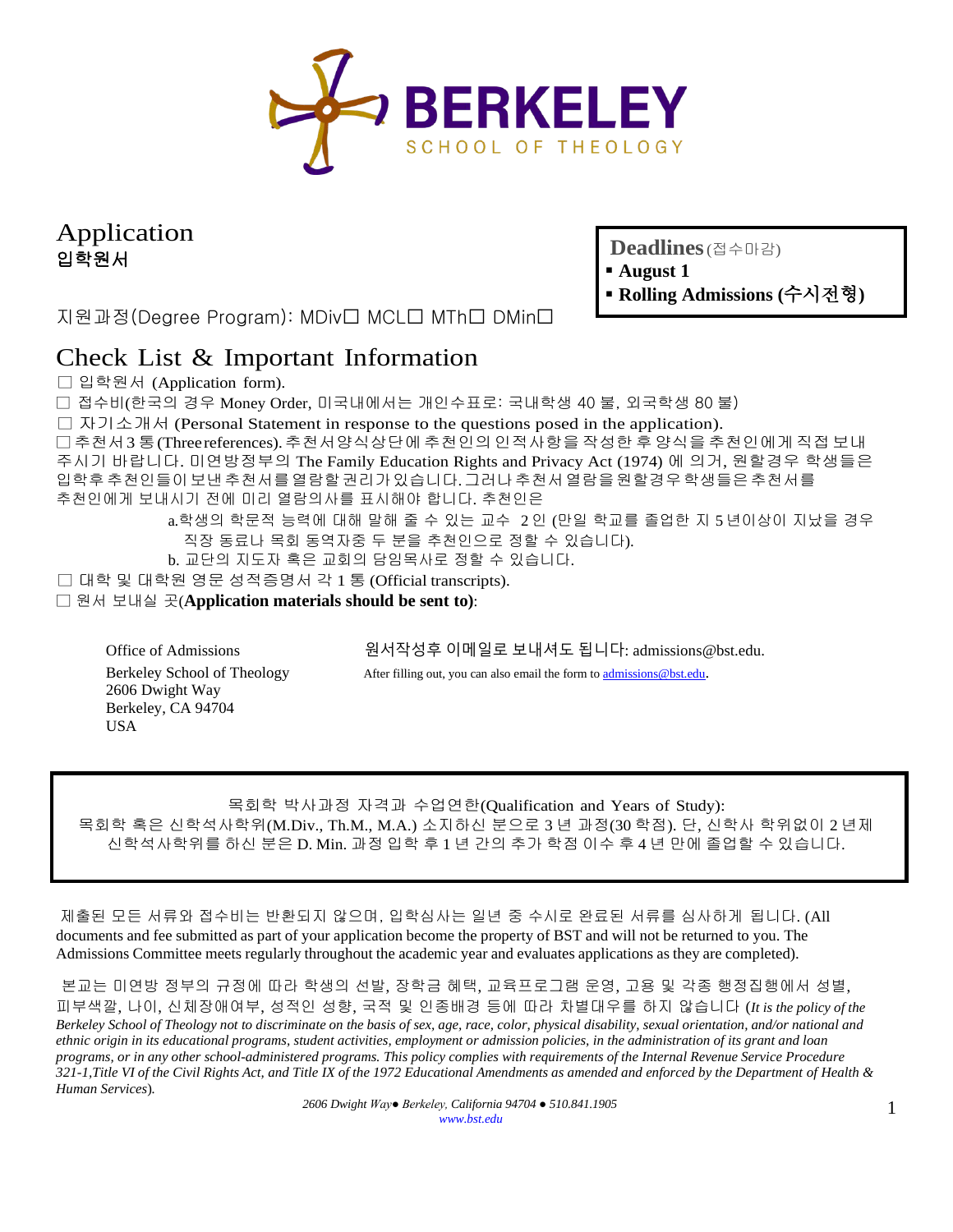

작성하기전 안내문을 읽으시기 바랍니다 (*Please read information and instructions prior to completing form.)*

#### **Today's Date**

**Term you wish to enter Seminary:**

 $\Box$  Fall  $\Box$  Spring 20 (enter year)

**Deadlines**(접수마감)

- **August 1**
- **Rolling Admissions (**수시전형**)**

### 목회학 박사과정 관심분야 **(DMin CONCENTRATIONS)** :복수선택가능

□ 도시목회지도력 (Urban Ministry Leadership) □ 현대목회와 설교 (Preaching and Ministry)

□ 영성과 목회 (Spiritual Formation and Ministry) □ 이민목회와 목회상담 (Pastoral Care in Immigration Church)

□ 다문화속의 목회 (Multicultural Ministries) □ 기타(Others):

### 인적사항 **(BACKGROUND INFORMATION)**

| NAME:<br><b>LAST</b>                                                             | <b>FIRST</b>         | <b>MIDDLE</b> |
|----------------------------------------------------------------------------------|----------------------|---------------|
| PRESENT MAILING ADDRESS                                                          | <b>CITY</b>          | STATE/ZIP     |
| ALTERNATE MAILING ADDRESS                                                        | <b>CITY</b>          | STATE/ZIP     |
| <b>EVENING PHONE NUMBER</b>                                                      | DAYTIME PHONE NUMBER |               |
| $E-MAIL$                                                                         | ALTERNATE E-MAIL     |               |
| <b>DENOMINATION</b>                                                              |                      |               |
| <b>CURRENT MINISTRY CONTEXT</b>                                                  | PHONE NUMBER         |               |
| <b>CURRENT MINISTRY CONTEXT ADDRESS</b>                                          | <b>CITY</b>          | STATE/ZIP     |
| PASTOR'S /SUPERVISOR'S NAME                                                      |                      |               |
| STATUS: $\Box$ UNORDAINED $\Box$ ORDAINED $\Box$ IN PROCESS (PLEASE<br>DESCRIBE) |                      |               |

*2606 Dwight Way● Berkeley, California 94704 ● 510.841.1905 [www.bst.edu](http://www.bst.edu/)*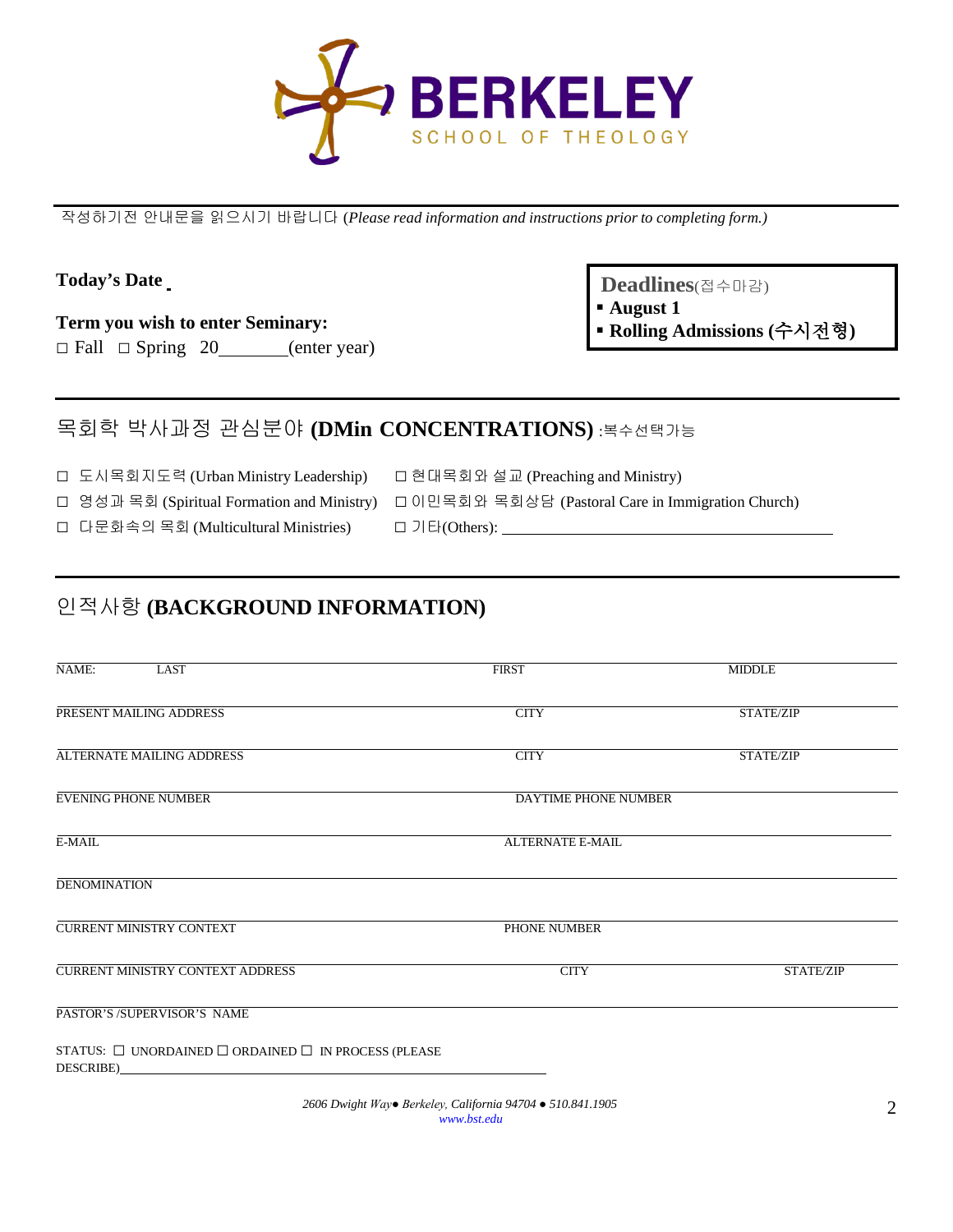

NAME OF ORDAINING BODY PHONE NUMBER

MAILING ADDRESS CITY STATE/ZIP OF ORDAINING BODY

MAILING ADDRESS CITY STATE/ZIP OF ORDAINING BODY

# 추가 인적사항 (원하는 경우만, **OPTIONAL PERSONAL INFORMATION)**

Date of Birth ( Month/Date/Year) Place of Birth (City) State Country

**□**Male □Female

Country of Citizenship

**-- --** Social Security Number Race/Ethnicity

# 교육배경 (**ACADEMIC BACKGROUND)**

|                                                      |                 | FROM/TO:                                                                  |               |             |
|------------------------------------------------------|-----------------|---------------------------------------------------------------------------|---------------|-------------|
| <b>COLLEGE OR UNIVERSITY</b><br><b>RECEIVED</b>      | <b>LOCATION</b> | <b>DATES OF ATTENDANCE</b>                                                | <b>DEGREE</b> | <b>YEAR</b> |
|                                                      |                 | FROM/TO:                                                                  |               |             |
| <b>COLLEGE OR UNIVERSITY</b><br><b>RECEIVED</b>      | <b>LOCATION</b> | <b>DATES OF ATTENDANCE</b>                                                | <b>DEGREE</b> | <b>YEAR</b> |
|                                                      |                 | FROM/TO:                                                                  |               |             |
| <b>COLLEGE OR UNIVERSITY</b><br><b>RECEIVED</b>      | <b>LOCATION</b> | <b>DATES OF ATTENDANCE</b>                                                | <b>DEGREE</b> | <b>YEAR</b> |
|                                                      |                 | FROM/TO:                                                                  |               |             |
| <b>GRAD./ PROFESSIONAL SCHOOL</b><br><b>RECEIVED</b> | <b>LOCATION</b> | DATES OF ATTENDANCE                                                       | <b>DEGREE</b> | <b>YEAR</b> |
|                                                      |                 | FROM/TO:                                                                  |               |             |
| <b>GRAD./ PROFESSIONAL SCHOOL</b><br><b>RECEIVED</b> | <b>LOCATION</b> | <b>DATES OF ATTENDANCE</b>                                                | <b>DEGREE</b> | <b>YEAR</b> |
|                                                      |                 | 2606 Dwight Way• Berkeley, California 94704 • 510.841.1905<br>www.bst.edu |               | 3           |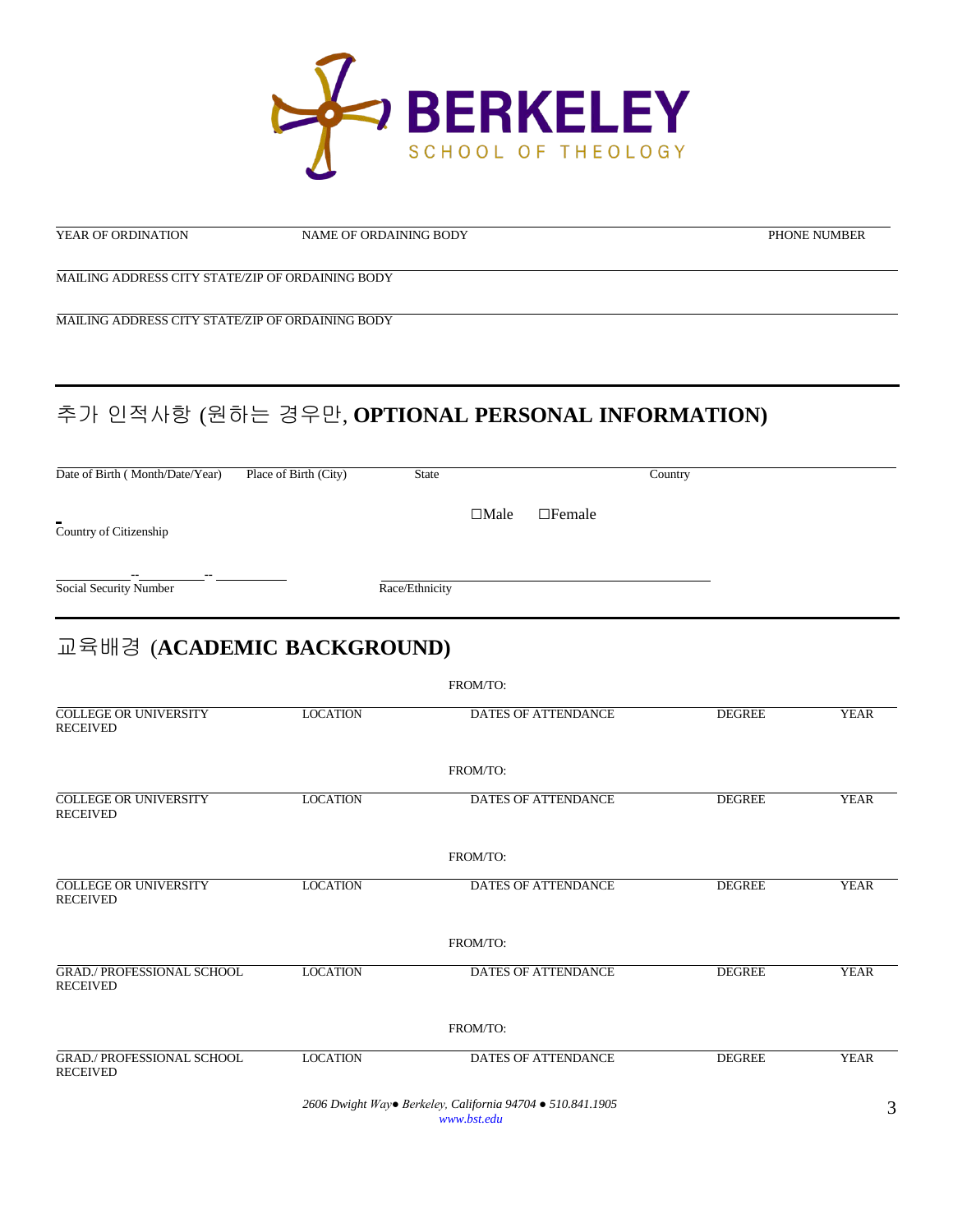

## 연도별 경력사항 (**WORK/MINISTRY HISTORY)**(Begin with most recent.)

| FROM/TO      |                   |                 |
|--------------|-------------------|-----------------|
| <b>DATES</b> | TITLE/DESCRIPTION | <b>EMPLOYER</b> |
| FROM/TO      |                   |                 |
| <b>DATES</b> | TITLE/DESCRIPTION | <b>EMPLOYER</b> |
| FROM/TO      |                   |                 |
| <b>DATES</b> | TITLE/DESCRIPTION | <b>EMPLOYER</b> |
| FROM/TO      |                   |                 |
| <b>DATES</b> | TITLE/DESCRIPTION | <b>EMPLOYER</b> |
| FROM/TO      |                   |                 |
| <b>DATES</b> | TITLE/DESCRIPTION | <b>EMPLOYER</b> |
| FROM/TO      |                   |                 |
| <b>DATES</b> | TITLE/DESCRIPTION | <b>EMPLOYER</b> |
| FROM/TO      |                   |                 |
| <b>DATES</b> | TITLE/DESCRIPTION | <b>EMPLOYER</b> |
| FROM/TO      |                   |                 |
| <b>DATES</b> | TITLE/DESCRIPTION | <b>EMPLOYER</b> |
| FROM/TO      |                   |                 |
| <b>DATES</b> | TITLE/DESCRIPTION | <b>EMPLOYER</b> |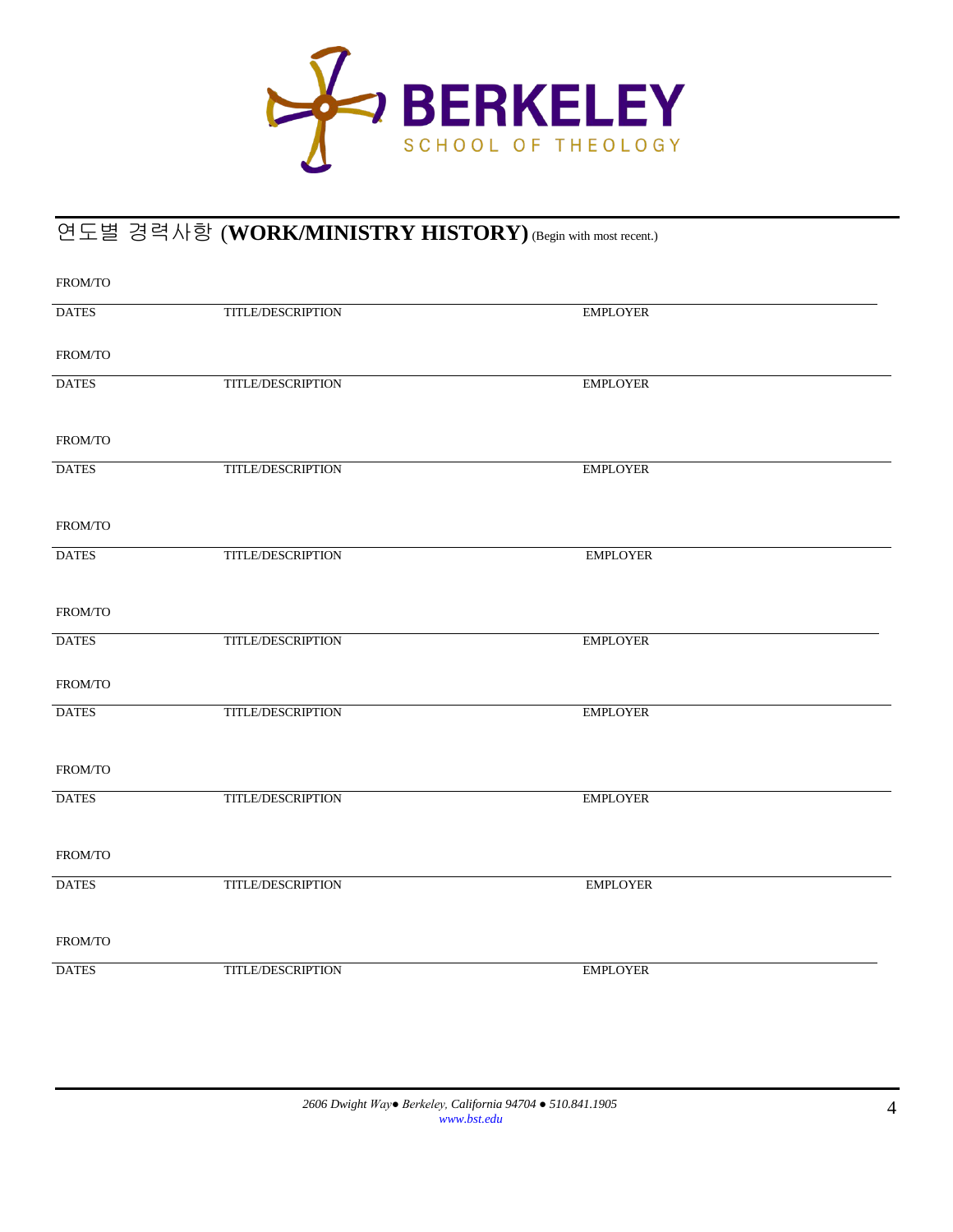

### 추천인 인적사항 (**LETTERS OF REFERENCE)**

Please supply three letters of reference. These could include a pastor, church member, lay leader, employer, professor or anyone (other than a family member or spouse) who knows you well. We request that at least two of these persons write of your ability to succeed academically in graduate study, and also that at least one of these persons is a pastor or church leader.

| PHONE NUMBER |           |
|--------------|-----------|
|              |           |
| <b>CITY</b>  | STATE/ZIP |
|              |           |
| PHONE NUMBER |           |
|              |           |
| <b>CITY</b>  | STATE/ZIP |
|              |           |
| PHONE NUMBER |           |
|              |           |
| <b>CITY</b>  | STATE/ZIP |
|              |           |

□ 저는 미국내 3 개월 이상 체류할 예정이므로 학생 비자가 필요합니다(**I will need an F-1 student VISA).** □ 접수비를 동봉하였습니다 (**Enclosed non-refundable application fee payable to BST).**

#### **SIGNATURE**

**1.**

I have read the application information and instructions, and I hereby apply to be admitted to the Doctor of Ministry degree program at the Berkeley School of Theology. I have e completed this form honestly and to the best of my ability.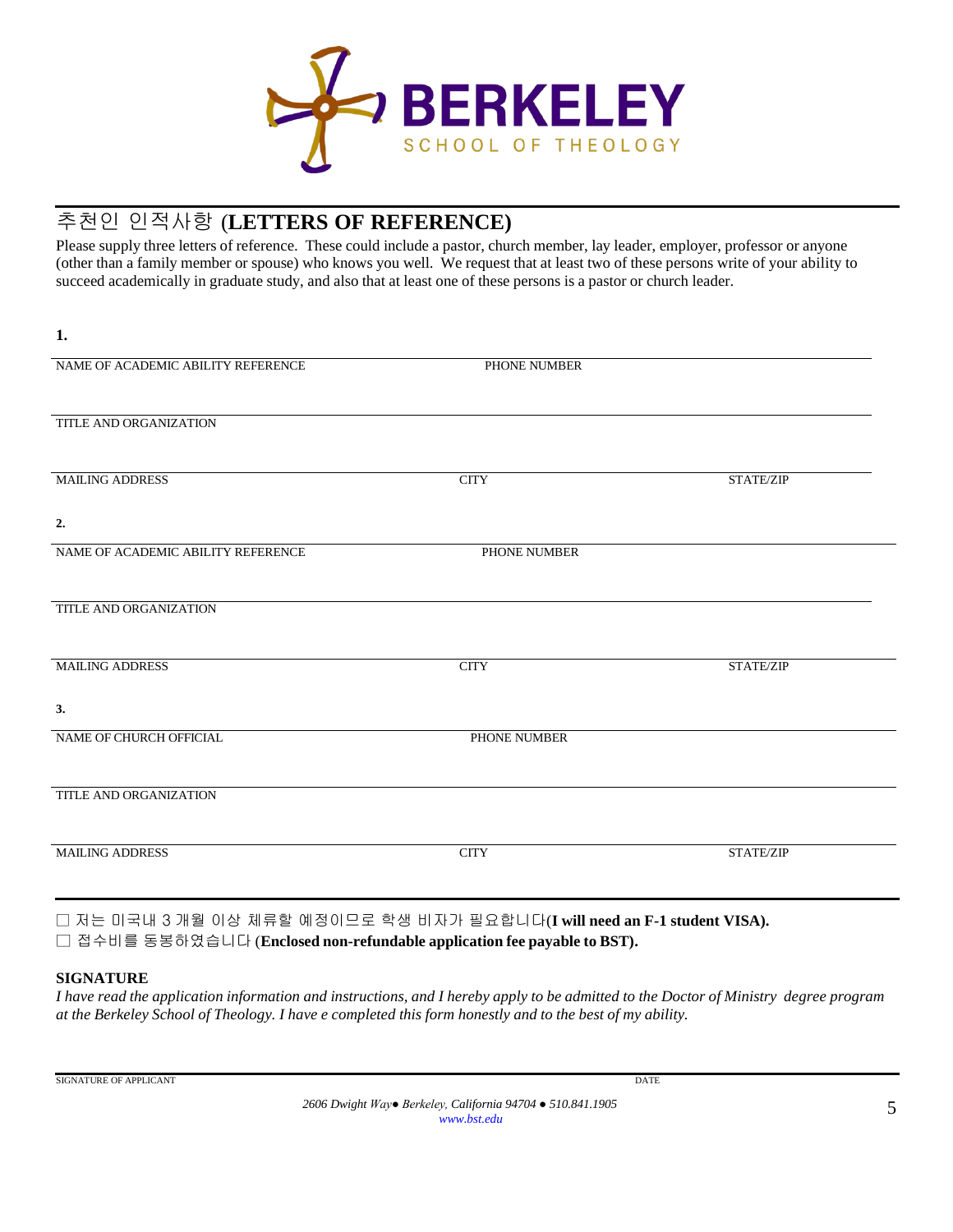

#### 자기소개서(**Personal Statement)**

별도의 양식을 이용하여 전체 6 페이지 이내의 분량으로 다음 질문에 영문 또는 한국어로 각각 답해 주시기 바랍니다 (Answer each of the following questions in a maximum of six pages total. Your statement must be typed and double spaced.)

1. BST 학업을 통해 성취하고자 목표는 무엇입니까? 특히 BST 프로그램의 어느 분야에 관심이 있는 지를 말씀해 주시기 바랍니다 (What do you hope to gain from your studies at BST? What particular aspects of the D. Min. program match your educational goal?)

2. 귀하의 생각에 오늘 우리 시대의 가장 심각한 문제는 무엇인지 신학적 관점에서 설명하시고, 귀하의 설교와 목회사역이 위에 언급한 신학적 관점을 어떻게 반영하는 지를 말씀해 주시기 바랍니다 (Select what you understand to be one of today's most critical issues and reflect on it in terms of your own theological perspectives. How does your preaching and ministries reflect your global and theological perspectives?)

3. 지도자로서의 귀하의 경험과 능력 등을 말씀해 주시기 바랍니다 (Describe your leadership experience and/or your capacities for leadership.)

4. (석사과정 해당 없음) 논문을 위한 관심분야를 언급하고, 위 2 번에 답한 문제들 중 어떤 분야가 논문에서 다루어질 지를 말씀해 주시기 바랍니다. 논문을 위해 연구할 목회분야와 지역에 대해 가능한 상세히 설명하고 이연구를위 해 앞으로 필요한 학문적 영역과 도구가 무엇인지 말씀해 보시기 바랍니다 (Describe the focus of your proposed research project. Which of the critical issues in ministry identified in your answer to question 2 above will you explore? What is the context of your research project (the church's , communities and geographic locations in which your research will take place)? Give as much detail as you can in the space available, and keep in mind the D.Min.'s interdisciplinary design, ecumenical intention, and attention to critical cross-cultural scholarly resources.)

4. 귀하의 영적인 여정을 간단히 말씀해 주시기 바랍니다(Briefly describe your spiritual journey.)

5. 이 연구를 통해서 누가 가장 큰 혜택을 받을지를 말씀해 주시기 바랍니다(Who will benefit most from the results of your research project?)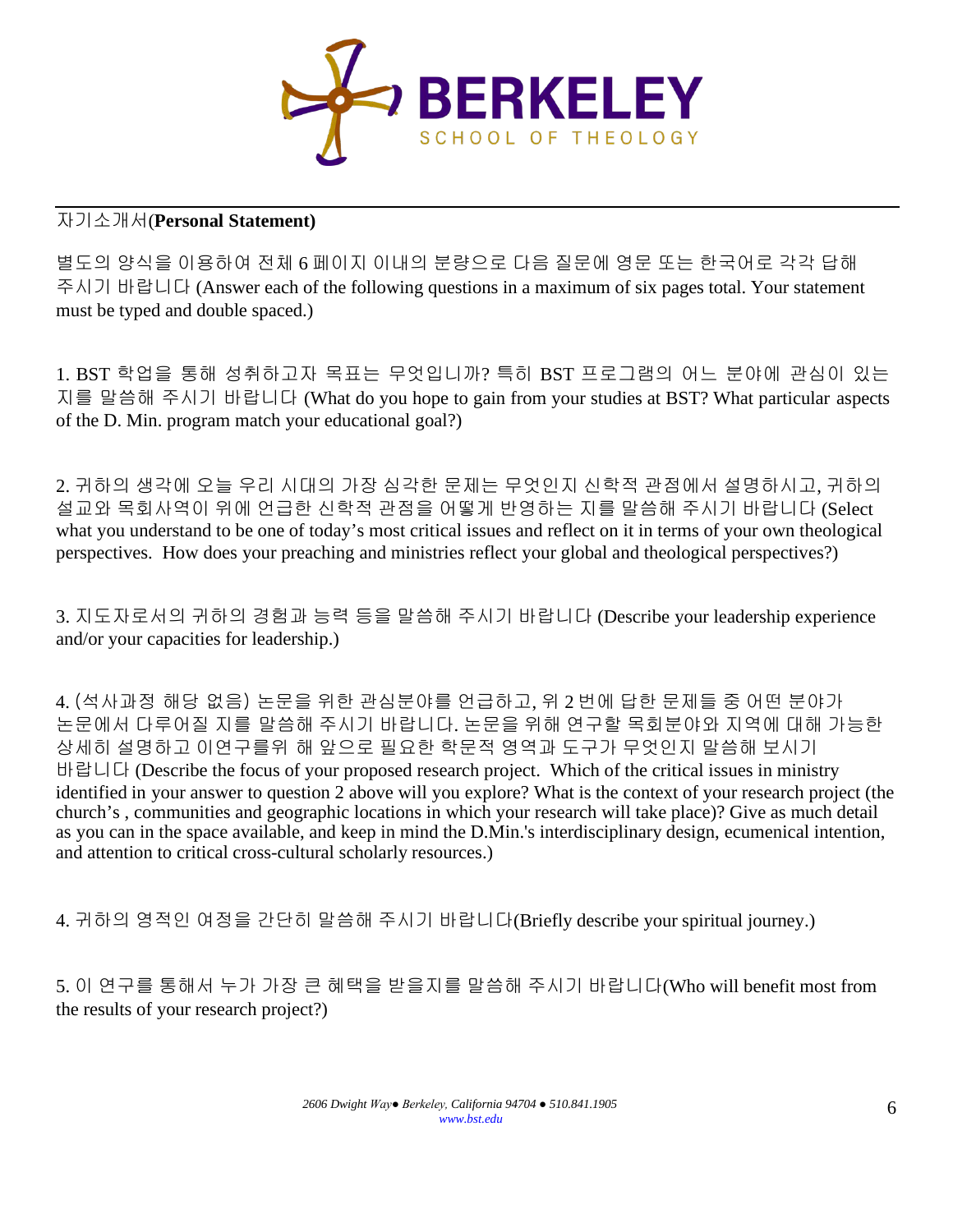

# **Reference (**추천서**)**

**Deadlines**(접수마감) **August 15 Rolling Admissions**

*This section to be completed by the Applicant* (여기 부터는 학생이 작성)

Name (학생이름)

Legal family name (성) First Name (이름)

In accordance with the provisions of the Federal Education and Privacy Act of 1974, you have the right, *if you enroll* in the program at the BST, to see your letters of recommendation unless you have explicitly waived that right.

□ 저는 이 추천서의 열람권을 포기합니다 (I waive my right of access to this recommendation.) □ 저는 이 추천서의 열람권을 포기하지않습니다. (I do not waive my right of access to this recommendation.)

#### *This section to be completed by the Recommender* (여기부터는 추천인이 작성)

| 추천인 성함 (Recommender's Name) | 직위· |
|-----------------------------|-----|
| 기관이름 및 주소:                  |     |

학생과 알고 지내신 기간 관계

#### **Overall Evaluation**

- □ Recommend most enthusiastically (가장 열정적으로 추천합니다)
- □ Recommend strongly (강력하게 추천합니다)
- □ Recommend with confidence (확신을 가지고 추천합니다)
- □ Recommend (추천합니다)
- □ Recommend with reservation (약간의 망설임으로 추천합니다)
- □ Not recommended (추천하지 않습니다)
- □ Unable to rate adequately (평가를 할 수 없습니다)

#### 추천의 말씀 **(Written Evaluation)**

별도의 지면을 이용하여 다음의 영역에 답해 주시기 바랍니다 (한국어 영어 모두 가능):

- 목회현장에서 위 학생이 보여준 지도력과 가능성(Evidence of his/her promise for or performance in the ministry or religious leadership)
- 학문적인 성취도와 비판적 사고 능력(Academic ability and/or critical thinking skills)
- 인격 및 성품(Character and personality)
- 위 학생이 가진 소명감과 헌신도(Vocational clarity and commitment)

추천인의 서명 날짜: